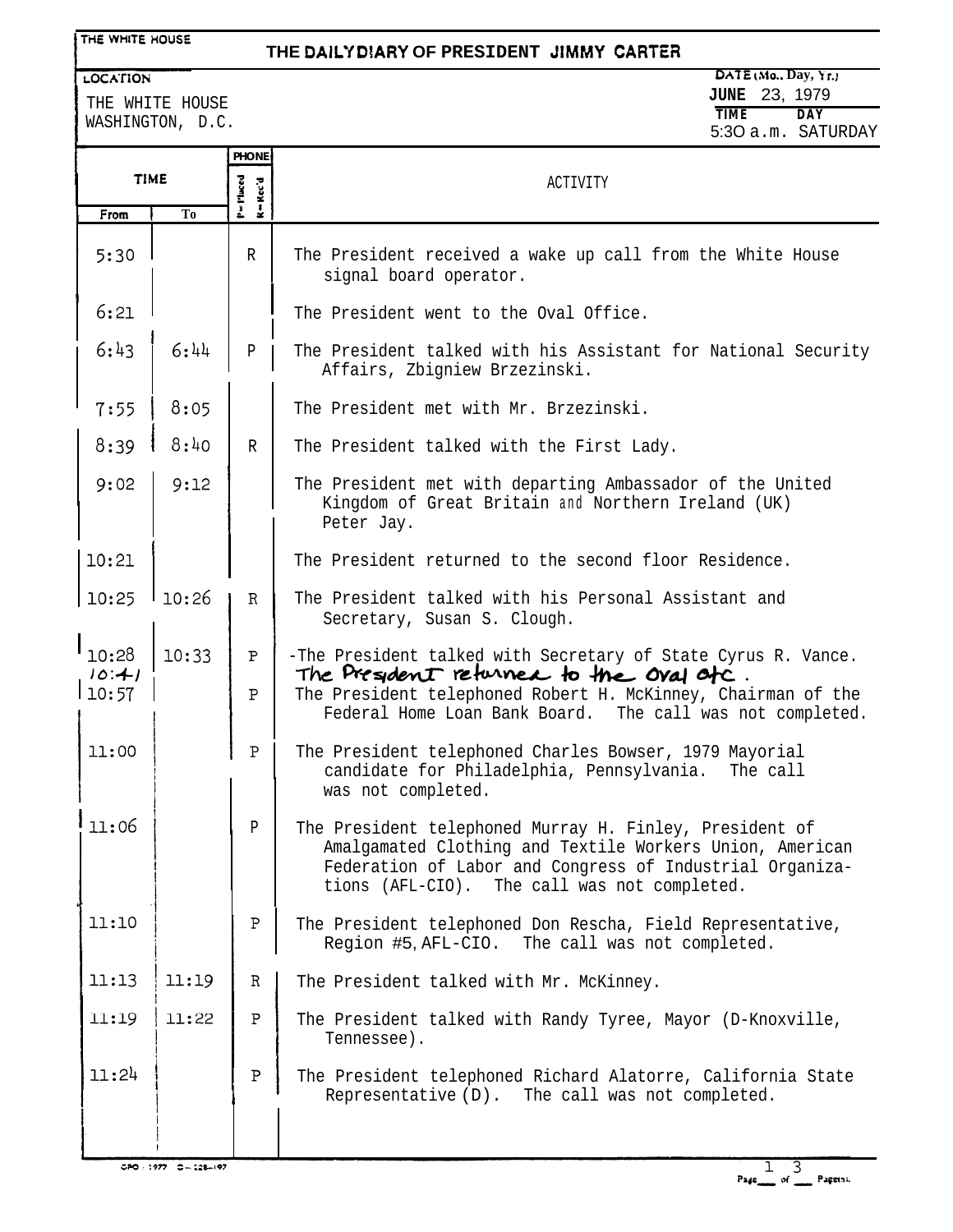### THE WHITE HOUSE

# **THE DAlt'i D!ARY** OF **PRESlDENT JIMMY CARTER**

**LOCATION**

THE WHITE HOUSE WASHINGTON, D.C.

**DKIE Ho., Day, k'r.1 JUNE 23, 1979 TIME DAY** 11:58 a.m. SATURDAY

|             |               | <b>PHONE</b>       |                                                                                                                                                                                                                                                                                                           |
|-------------|---------------|--------------------|-----------------------------------------------------------------------------------------------------------------------------------------------------------------------------------------------------------------------------------------------------------------------------------------------------------|
|             | <b>TIME</b>   | P= Placed<br>Rec'd | <b>ACTIVITY</b>                                                                                                                                                                                                                                                                                           |
| From        | To            |                    |                                                                                                                                                                                                                                                                                                           |
| 11:58       |               | P                  | The President telephoned Secretary Vance. The call was not<br>completed.                                                                                                                                                                                                                                  |
| 12:10       |               |                    | The President returned to the second floor Residence.                                                                                                                                                                                                                                                     |
| 12:20       |               |                    | The President had lunch with:<br>The First Lady<br>Amy Carter<br>Judy Carter<br>Jason Carter<br>Sarah Rosemary Carter<br>James E. Carter IV<br>Lucie Langford, Judy Carter's sister<br>Hansel Greason, friend of Jack and Judy Carter<br>Mrs. Hansel (Marlene) Greason, friend of Jack and<br>Judy Carter |
| 12:36       |               |                    | The President went to the Map Room. He was accompanied by<br>Secretary Vance.                                                                                                                                                                                                                             |
| 12:36       | 12:45         |                    | The President met with Secretary Vance.                                                                                                                                                                                                                                                                   |
| 12:46       |               |                    | The President, the First Lady, and Amy Carter went to the<br>South Grounds.                                                                                                                                                                                                                               |
|             |               |                    | The President addressed members of the White House staff<br>gathered for his departure to the Economic Summit in<br>Tokyo, Japan.<br>Members of the press                                                                                                                                                 |
| 12:54       | 1:01          |                    | The President and the First Lady flew by Marine helicopter<br>from the South Grounds to Andrews AFB, Maryland. For a<br>list of passengers, see APPENDIX "A."                                                                                                                                             |
| EDT<br>1:11 | AD'I'<br>3:33 |                    | The President and the First Lady flew by Air Force One from<br>Andrews AFB to Elmendorf AFB, Anchorage, Alaska. For a<br>list of passengers, see APPENDIX "B."                                                                                                                                            |
|             |               |                    | (Actual flying time: 7 hours, 22 minutes).                                                                                                                                                                                                                                                                |
|             |               |                    | The President and the First Lady were greeted by:<br>Governor Jay S. Hammond (R-Alaska)<br>Mrs. Jay S. (Bella) Hammond<br>Senator Mike Gravel (D-Alaska)<br>Mrs. Mike (Lynn) Gravel                                                                                                                       |
|             |               |                    | continued                                                                                                                                                                                                                                                                                                 |